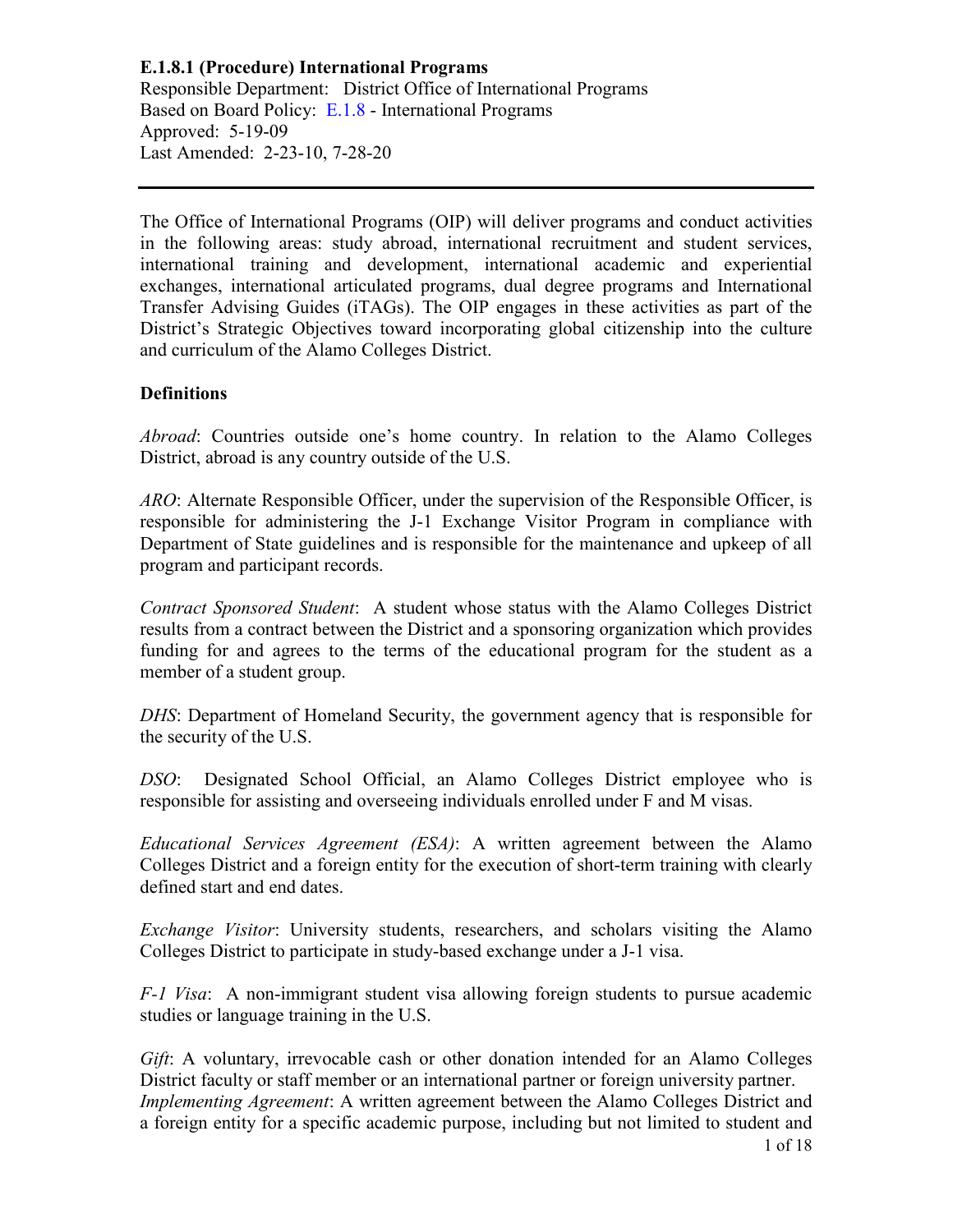faculty exchanges, international articulated programs, and international training and development.

*International Programs*: Any activity, event, or exchange, short or long term, in which students, faculty, staff, the community, or international partners participate or engage for the purposes of international education and/or internationalization.

- *i. Study Abroad*
- *ii. International Exchanges*
- *iii. International Recruitment & Student Services*
- *iv. International Training and Development*
- *v. International Articulated Programs*
- *vi. International Transfer Advising Guides*

*International Student*: All persons seeking admission to college and holding nonimmigrant visas.

*International Transfer Advising Guides: (iTAGs)* A written agreement with an international partner to guide students on the courses they can take before they transfer into an international institution.

*J-1 Visa*: A non-immigrant visa allowing the Alamo Colleges District to accept university students, researchers, and scholars to participate in study-based exchange for a minimum of three weeks to a maximum of five years depending on the visitor category.

*Letter of Intent (LOI)*: Also referred to as Memorandum of Understanding or MOU. A written statement of understanding between the Alamo Colleges District and a foreign entity expressing a non-binding mutual intention to engage in a cooperative academic relationship.

*OIP*: Alamo College District Office of International Programs.

*PDSO*: Principal Designated School Official, equivalent to a DSO and with additional responsibilities related to serving as the primary point of contact for a SEVP-certified school.

*RO*: Responsible Officer, an Alamo Colleges District employee who is responsible for administering the J-1 Exchange Visitor Program in compliance with Department of State guidelines and is responsible for the maintenance and upkeep of all program and participant records.

*Short Term Training*: The delivery of skills or knowledge through physical and/or virtual educational instruction for duration of one to eight weeks.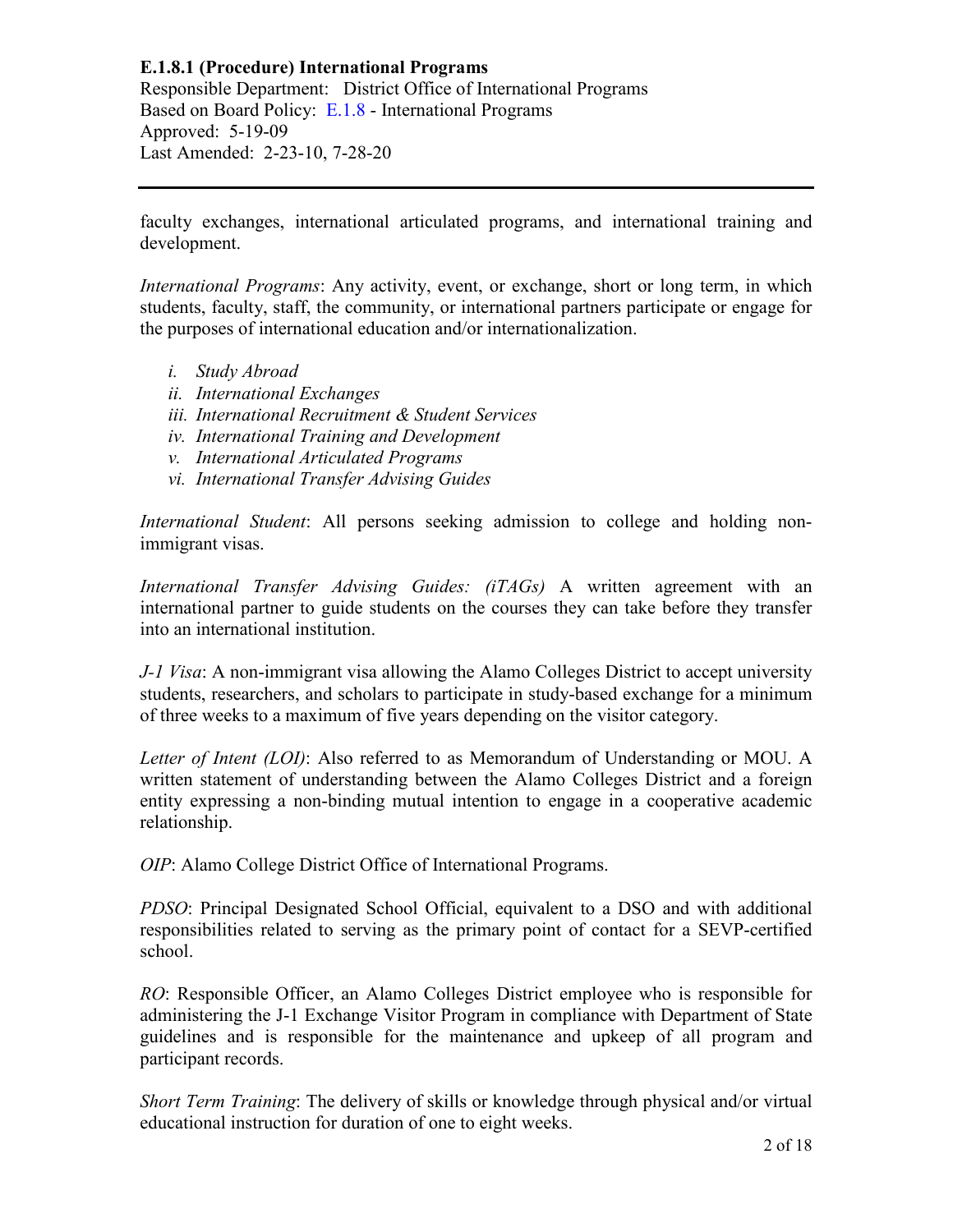*Third-Party Provider*: Independent organizations that facilitate study abroad programs for which Alamo Colleges District does not have a specific offer.

*Visiting Scholars*: Faculty from foreign university who visit the Alamo Colleges District for a specified period of time to lecture or conduct research.

## **The Office of International Programs**

## **Agreements**

The Alamo Colleges District and foreign colleges, universities, or institutions may enter into Letters of Intent (LOI) or contractual agreements and to enter into strategic partnerships for the purposes of developing and/or executing international programs. Engagement with foreign entities will be guided by the strategic priorities of the Alamo Colleges District. No agreement shall be entered that does not meet the requirements of the Alamo Colleges District Office of Legal Services as relates to agreement forms, the language therein, and the requirement of signatures and stamps. Guidelines for specific agreements include, but are not limited to:

- Memorandum of Understanding (MOU) or Letter of Intent (LOI): An MOU or LOI is a non-binding instrument, drafted by the OIP and need not to be approved by the District Office of Legal Services prior to submission to the Chancellor and the appropriate College senior administrator for signature.
- Implementing Agreement: By definition, an Implementing Agreement entails a commitment of resources by one or both agreeing entities and may include Exchange Agreements, Reciprocal, or Collaborative Agreements. An Implementing Agreement must be approved by the District Office of Legal Services and the appropriate senior administrator(s) prior to execution with the foreign partner.
- International Guaranteed Admissions Agreement (IGAA): An IGAA is drafted by the OIP with four-year universities in order to streamline the admissions process for international students. The Agreement is approved by the District Office of Legal Services and the appropriate senior administrator(s) prior to execution.
- 3 of 18 • Educational Services Agreement (ESA): An ESA may be negotiated with any foreign partner for services coordinated by the OIP. All ESA agreements yielding revenues above \$10,000 USD must be approved by the District Office of Legal Services, the appropriate executive from the foreign partner, and by the Vice Chancellor for Economic and Workforce Development for the Alamo Colleges District. ESA Agreements representing revenues under \$10,000 USD may be negotiated directly with the foreign partner and submitted directly for signature to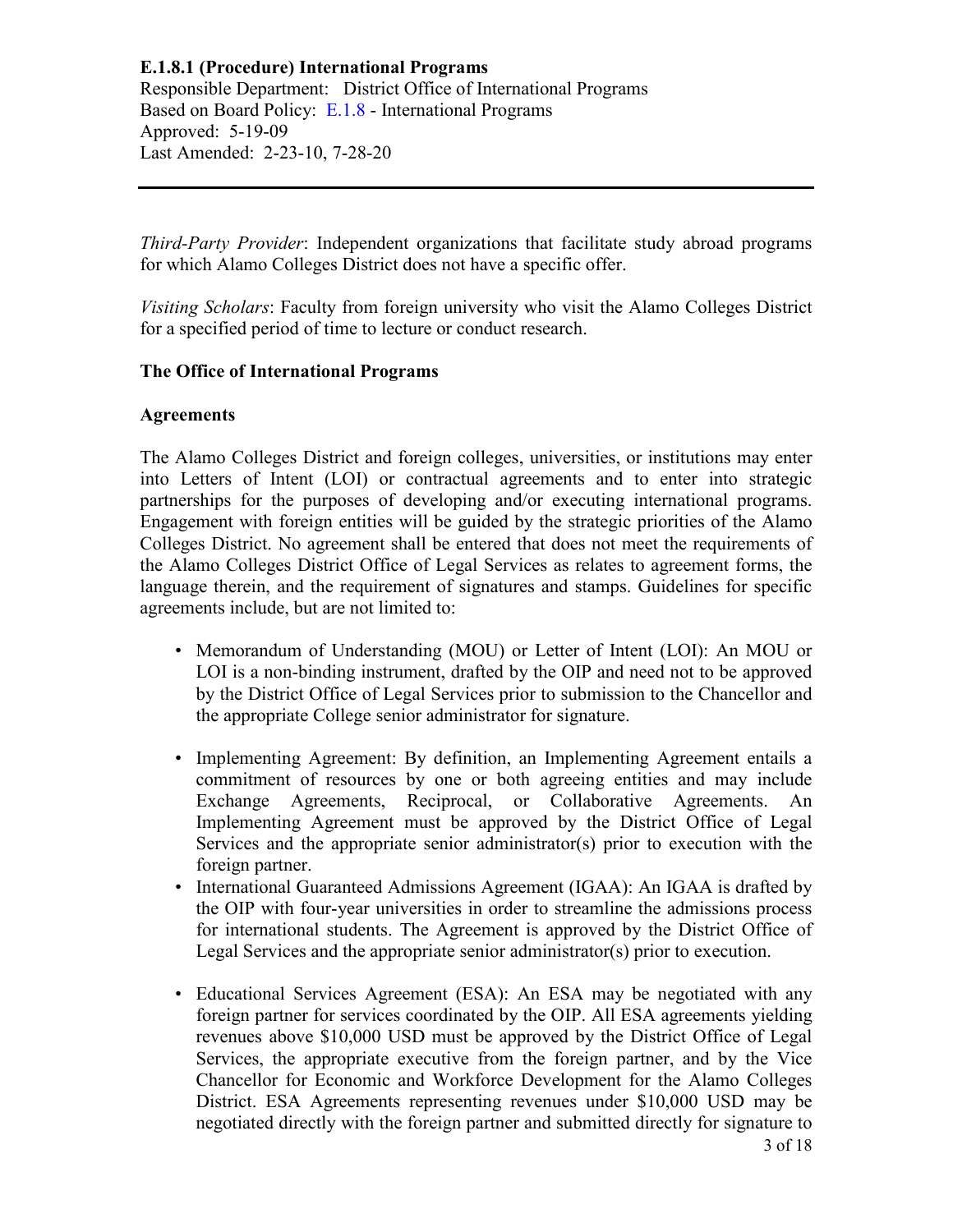> the Vice Chancellor for Economic and Workforce Development. An agreement proposed by an international partner must be submitted to the District Office of Legal Services for review approval prior to the execution of the instrument by the Vice Chancellor for Economic Workforce Development.

## **Branding, Marketing, and Promotion**

In collaboration with the District Communications Department, the OIP will ensure a global brand image that adheres to Alamo Colleges District brand standards. Items branded for the marketing and promotion of international programs shall include, but not be limited to print and radio advertisements, videos, view books, brochures, catalogs, flyers, social media, and web pages. Marketing and promotion materials will be developed by the OIP with the appropriate internal and external assistance as needed.

### **Contract and International Grants**

Contract and international grant projects may be funded by external public or private organizations for specific purposes. The District may be required to provide real or inkind matching contributions. All OIP grant awards must be reviewed by the District Grants and Contracts Office as well as the District Office of Legal Services prior to signature.

#### **Faculty Development**

The OIP, in collaboration with the Human Resources & Organizational Development Department, will provide and promote opportunities for faculty to participate in development programs for the purpose of establishing or strengthening international partners and services. Participating faculty should obtain the appropriate participation approval from their respective College before participating in any international faculty development program coordinated by the OIP. The OIP will provide support to faculty completing proposals and applications for desired professional international development programs while providing the appropriate pre-departure orientation for the international travel in question.

#### **Gifts and Donations**

Cash or non-cash gifts or donations to or from any international partner or partner institution should not exceed the amount of \$75 in value in order to ensure compliance with IRS guidelines and applicable State of Texas Regulations, as mandated by the Texas Comptroller of Public Accounts for charitable contributions regarding substantiation and disclosure of such contributions. Under no circumstance, should an employee or student of the Alamo Colleges District request a gift of any value from an international partner for any reason. Partners or partner institutions desiring to make substantial gifts or donations to the Alamo Colleges District or its employees, will be referred to the appropriate College Department or District Office.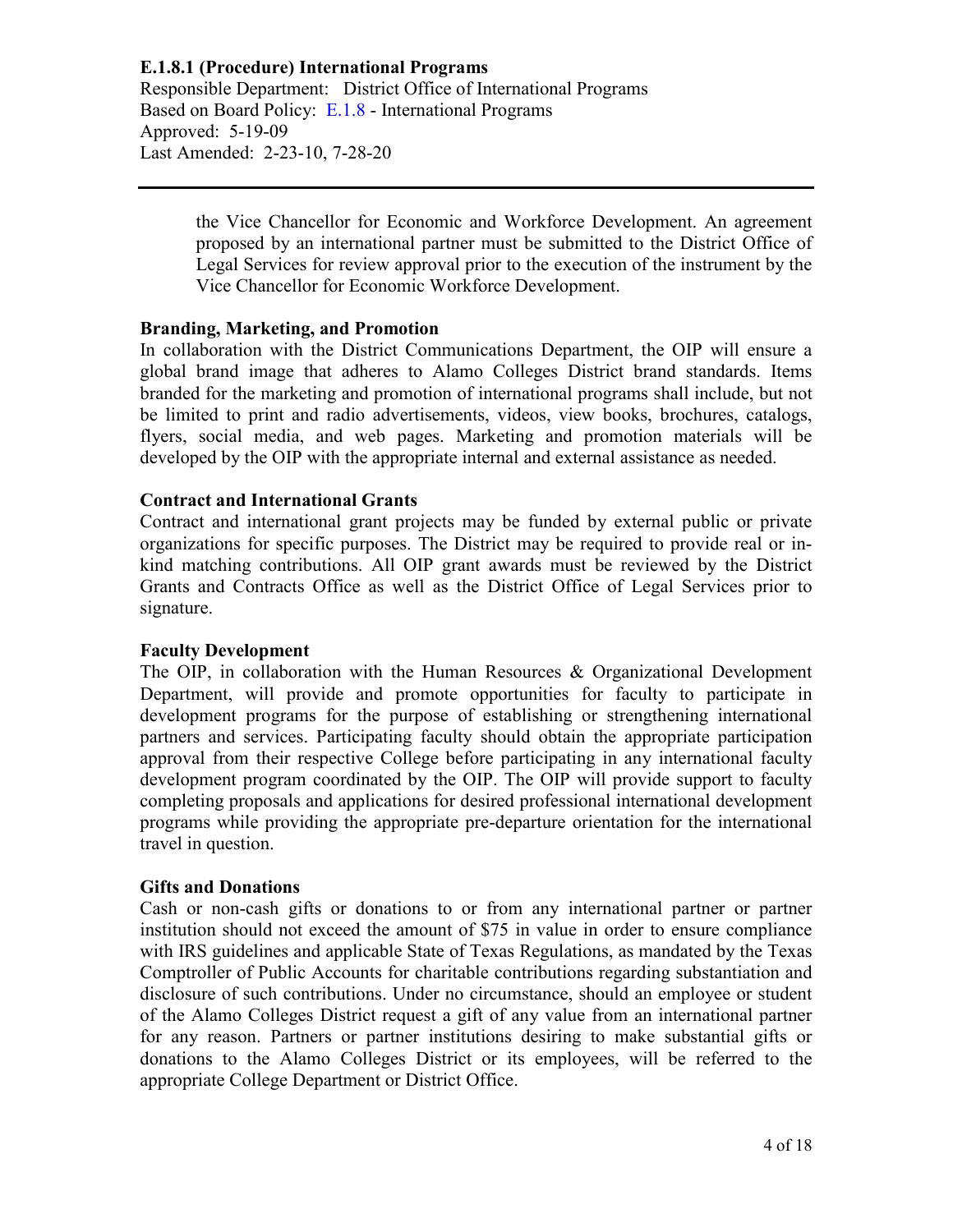### **Homestay Programs**

Homestay accommodations may be arranged through the OIP through the internal Alamo Colleges District network of families. Homestay program participants will be vetted through a rigorous application process to include background checks, home site visits, and oral interviews. Homestay applicants must also provide evidence of automobile and homeowner's/renter's insurance which is current throughout the duration of the program. Additional forms will be required for payment processing following acceptance into the program. A pre-arrival orientation is required for all participants as well as participation in follow on meetings during the program. Reasonable efforts will be made to match participants with families according to interests and other information necessary to facilitate safe and enjoyable experiences for participants and families.

Families and participants experiencing conflict shall report such discrepancies to the Executive Director of International Programs immediately for resolution. All efforts shall be put forth to resolve the issue in a timely manner. When appropriate, participants will be reassigned to an alternate host family or to a commercial lodging facility. Reassignment is determinate on circumstances and approved at the discretion of the Executive Director of International Programs. The student and the hosting family participate voluntarily in this program. The OIP will use best efforts to vet the hosting family and the international guest, but in any case, the District cannot be found responsible for any wrongdoing or reckless or negligent actions performed by program participants. All participants will be appropriately informed concerning program guidelines and expectations.

#### **Insurance**

All participants attending any international program or training are required to have the appropriate insurance specified for the visa on which the participant is traveling. Insurance should include, but not be limited to, coverage for accidents, injuries, and medical evacuation and repatriation as required by the U.S. Department of State and/or the Department of Homeland Security. For certain international trainings, hosted by the Alamo Colleges, the OIP will acquire the appropriate insurance coverage for the participant(s). This acquisition shall be arranged either with the participant directly or with the institution the participant attends and shall be guided by a legal statement authorizing Alamo Colleges District to make the health and accident insurance application representations on behalf of the participant(s). Participants traveling abroad representing in any way the Alamo Colleges District should hold Alamo Colleges District approved travel insurance.

## **International Travel**

Students, faculty, staff, and affiliates currently associated with the Alamo Colleges District may travel internationally to conduct Alamo Colleges District business. Travel may be coordinated with the OIP or coordinated within the Colleges or other offices. All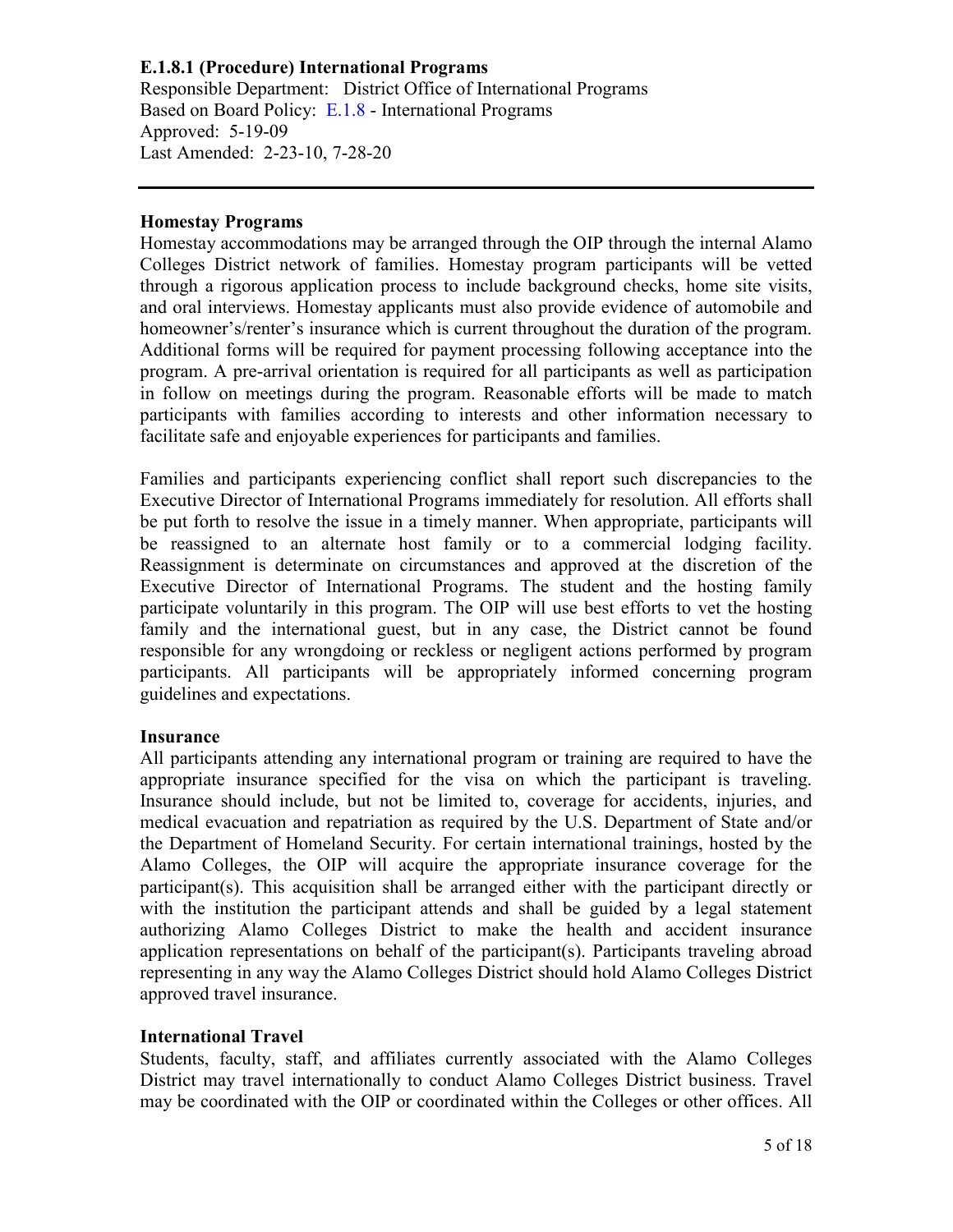international travel requests require the approval of the Executive Director of International Programs prior to departure.

Any international travel International travel is permitted for students, faculty, staff, and affiliates to countries or regions where the State Department Travel Advisory is:

Level 1 – Exercise Normal Precautions – No restrictions.

Level 2 – Exercise Increased Precautions – Travel to Level 2 areas will be authorized based on specific region, state, or province, as per the appropriate Travel Advisory.

Level 3 – Reconsider Travel. Travel is permitted on a case-by-case basis for faculty, staff and affiliates any faculty or staff traveling to those countries or regions could be required to submit a Risk Management Plan, along with their Travel Authorization, stating that they understand that they are traveling to a level 3 travel advisory country or region and will also indicate which precautions the traveler will be taking while abroad, such as local transportation, lodging accommodations details and other precautions that the traveler plans to implement. Students will not be permitted to travel to Level 3 countries or regions.

Level 4 – Do not Travel. No international travel will be allowed for anyone to countries or regions that have been labeled as Level 4.

See Attachment 1: *International Travel Policies*

## **Types of International Travel within the Alamo Colleges District:**

- *A. OIP Coordinated Travel*
	- a. Study Abroad travel: Student and faculty travel occurring as part of an approved Alamo Colleges District Study Abroad program will be coordinated within the OIP in collaboration with faculty and the appropriate College administrators. An agenda is required for travel and will include emergency contact information for the Executive Director of International Programs, the Coordinator of International Programs for Study Abroad, and the staff and/or faculty travelling. An agenda review will take place prior to departure. Study Abroad participants will also attend a mandatory pre-departure orientation which will include general safety information and specific safety concerns as relates to the travel area. Enrollment in the Smart Traveler Enrollment Program (STEP) will also be coordinated through the OIP.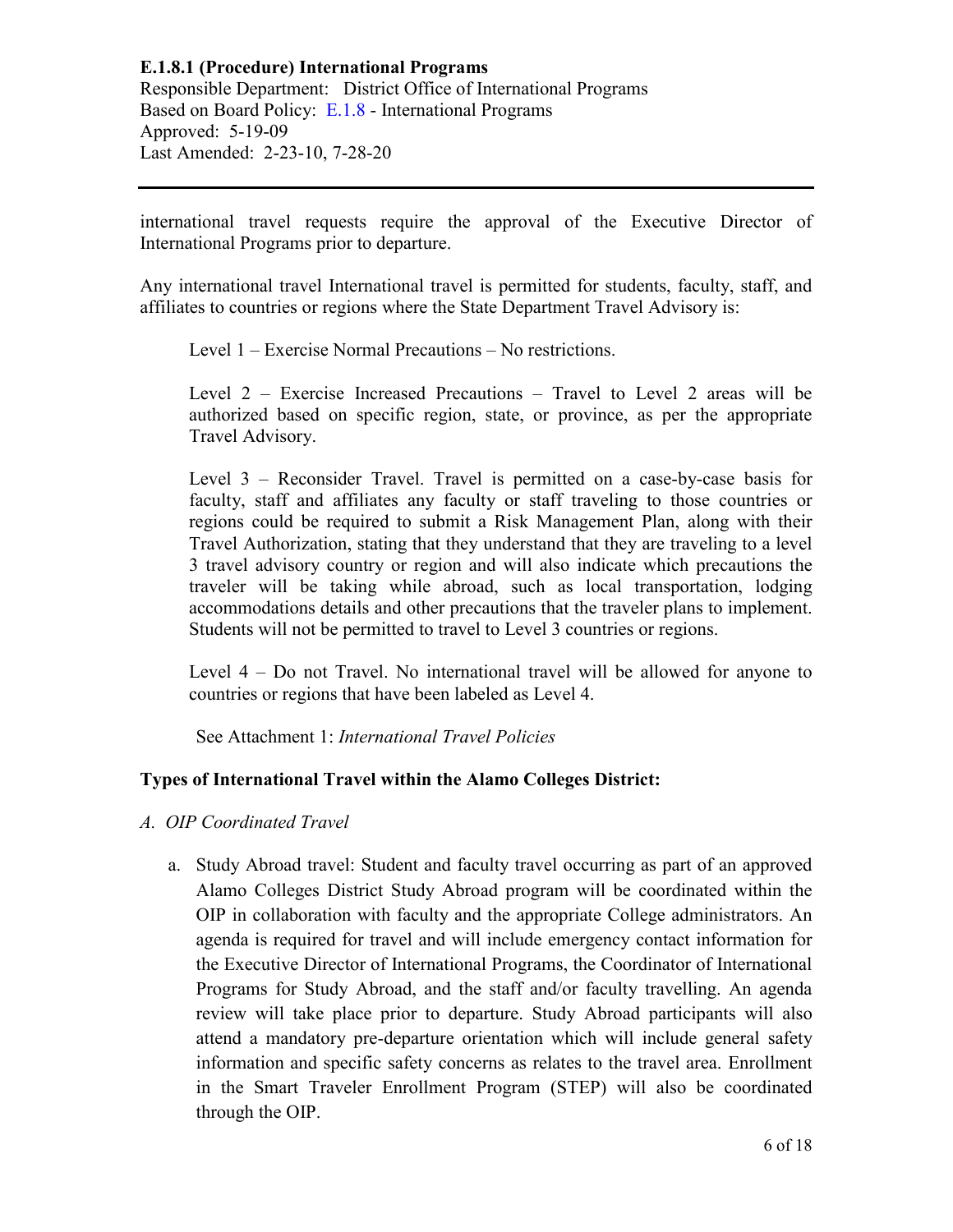- b. Other international programs: Faculty, staff, or affiliates traveling for an approved Alamo Colleges District program that is not a Study Abroad program require the following.
	- a. Agenda An agenda of events and activities related to travel is required for review prior to departure. Any required syllabi or lessons plans associated with the purpose of travel should also be included with the agenda.
	- b. Orientation A formal pre-departure orientation is required for all persons traveling internationally. The orientation will be coordinated with the appropriate OIP staff and will include, but not be limited to the Office Legal Services, Enterprise Risk Management, and the Alamo Colleges Police Department.
	- c. Logistics The OIP may coordinate travel logistics as appropriate for all international academic and training programs developed by or with the OIP. Logistics may include, but not be limited to pre-departure and posttravel document preparation, visa processing, and Smart Traveler Enrollment Program (STEP) completion. The obtention of a passport book will be the responsibility of the traveler.
	- d. Employee travel expenses and reimbursements will be subject to Procedure C.2.9.1 established by the Vice Chancellor for Finance and Administration.

## *B. General International Travel not originated or coordinated by the OIP*

Based on safety considerations, individuals traveling internationally to conduct Alamo Colleges District business who are not traveling as part of an approved Study Abroad or other academic or training program associated with the OIP activities, are required to submit for approval of the Executive Director for International Programs a Travel Authorization Form, as defined by the "Employee Travel Procedure" which must include the following information in the actual form or in the attachments to the Travel Authorization:

a. Name and title of traveler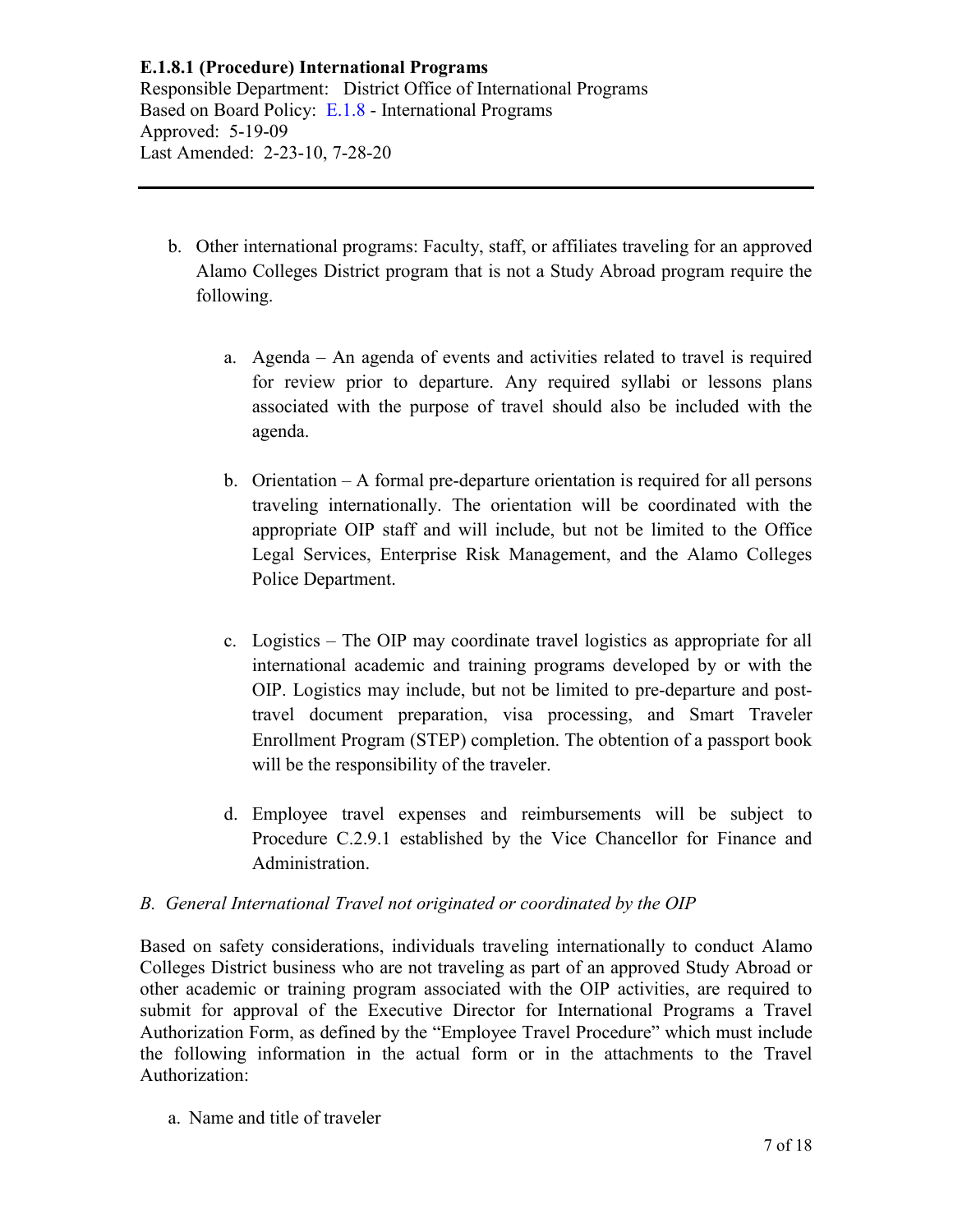- b. Alamo Colleges District location of traveler (i.e. College, department, etc.)
- c. Dates of travel
- d. Travel destination
- e. Name of hosting institution
- f. When available, to provide details of planned accommodations either provided by the host institution or directly booked by the traveler.

The OIP will verify the current travel advisory status indicated by the State Department and will provide safety recommendations to the Alamo Colleges traveler(s) as applicable. See Attachment 2 / *International Travel Procedure*

## Participants with Disabilities

Upon receipt of a written request from any program participant, the OIP will make efforts to provide reasonable accommodations for participants with disabilities as described by the Americans with Disabilities Act. The OIP will work with the disability support services office of the appropriate college to ensure requests for reasonable accommodations are met.

## Payment Procedures in the Event of Emergencies

At the discretion of the Executive Director of International Programs, in the event of a crisis or an emergency medical situation for which payment for emergency expenses becomes necessary, the OIP will analyze and, if considers necessary, will approve emergency expenses incurred by individuals who are participating in an OIP activity. To authorize these expenses, the Executive Director will balance the degree of seriousness of the emergency situation and the possibility to recover for such expenses. Once authorized, expenses shall be paid from the department revenue account and shall be expedited in order to mitigate further expenses and liabilities. Following payment for emergency expenses, the OIP will seek to promptly recover said costs from the appropriate individual, entity, insurance, or foreign university partner.

## **Role of Committees**

The Office of International Programs will coordinate the sessions of the International Advisory Committee, that shall meet two times a year and will involve the participation of subject matter experts, colleges, faculty and community stakeholders, in addition, some international programs such as the International Students Services and Study Abroad specialized committees. Every committee will produce written minutes regarding resolutions, recommended action items, and pending issues of each meeting. The purpose of the committees will be as follows:

- To provide guidance as a subject matter expert with regard to the program and activities being developed.
- To assist with the development and evaluation of unit policies and procedures.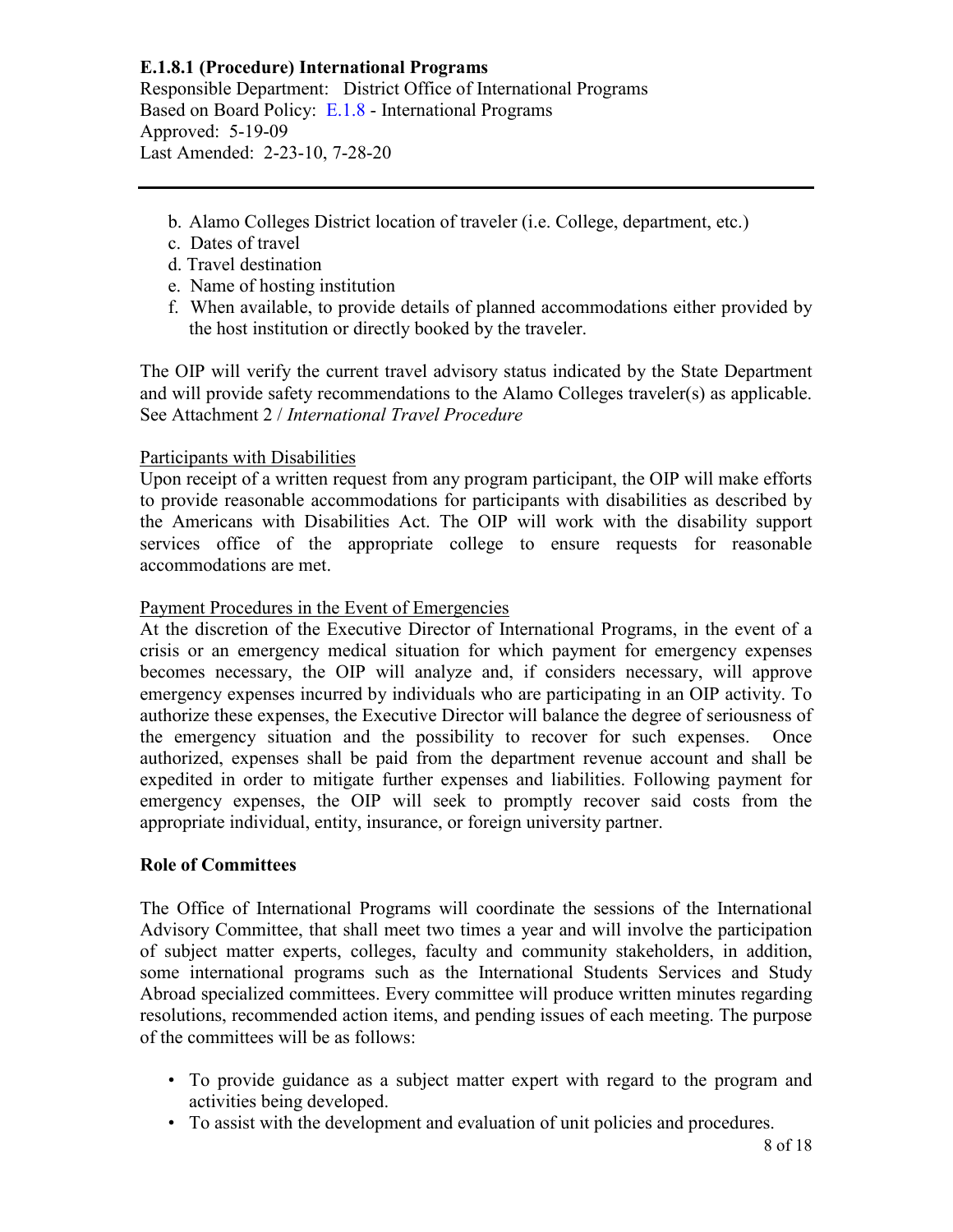- To ensure consistency and collaboration among the five Colleges and the District Support Operations, the San Antonio/Regional community, and the foreign partners.
- To share insight and guidance regarding current trends, best practices, requirements, and needs of the industry or international education subject area.
- To disseminate program information to home Colleges.

## **Visa Issuance**

In order to offer academic and training programs, a visa may be issued to each program participant that is appropriate for their purpose of travel and type of program. The OIP will review the proposed program and, based upon visa guidelines and regulations, could initiate a process that shall adhere to those guidelines. In instances where an F-1 student visa shall be issued, the appropriate College will complete the needed process, and the OIP could assist the College as needed. In instances where a J-1 Exchange Visitor Visa is deemed appropriate, the OIP will issue the paperwork to process the visa in accordance with appropriate guidelines issued by the U.S State Department related to Exchange Visitors and their entrance, participation, and departure of a U.S. sponsored program.

## **Visiting Scholars and International Guests**

Visiting Scholars may be faculty, fellow, lecturer or researchers from foreign university partners with whom the Alamo Colleges District is negotiating a Letter of Intent or any other valid collaborative instrument. Scholars may also be received from institutions within the U.S. whose primary purpose is to facilitate and/or increase awareness, understanding, and mobility with regard to internationalization and international education.

International guests are not classified as visiting scholars but may visit the Alamo Colleges District seeking to establish a relationship for which an agreement can be created. The length of stay for guests will be determined by the purpose toward internationalization and international education for which the guests are traveling. Prompt notification must be provided to the OIP upon receipt of a request for visitation.

Based on the information provided, the OIP will determine the appropriate procedure with which to follow regarding official letters of invitation, potential process for visa obtention, proposed agendas, and other documents required to secure the appropriate visa for the scholar or guest. Invitation letters shall not be sent without prior approval by the Executive Director of International Programs.

Faculty activities will be guided by an Implementing Agreement defining the responsibilities of the partner and host institutions during the exchange. All relevant details and information, including academic and intellectual property rights, should be outlined in the Implementing Agreement.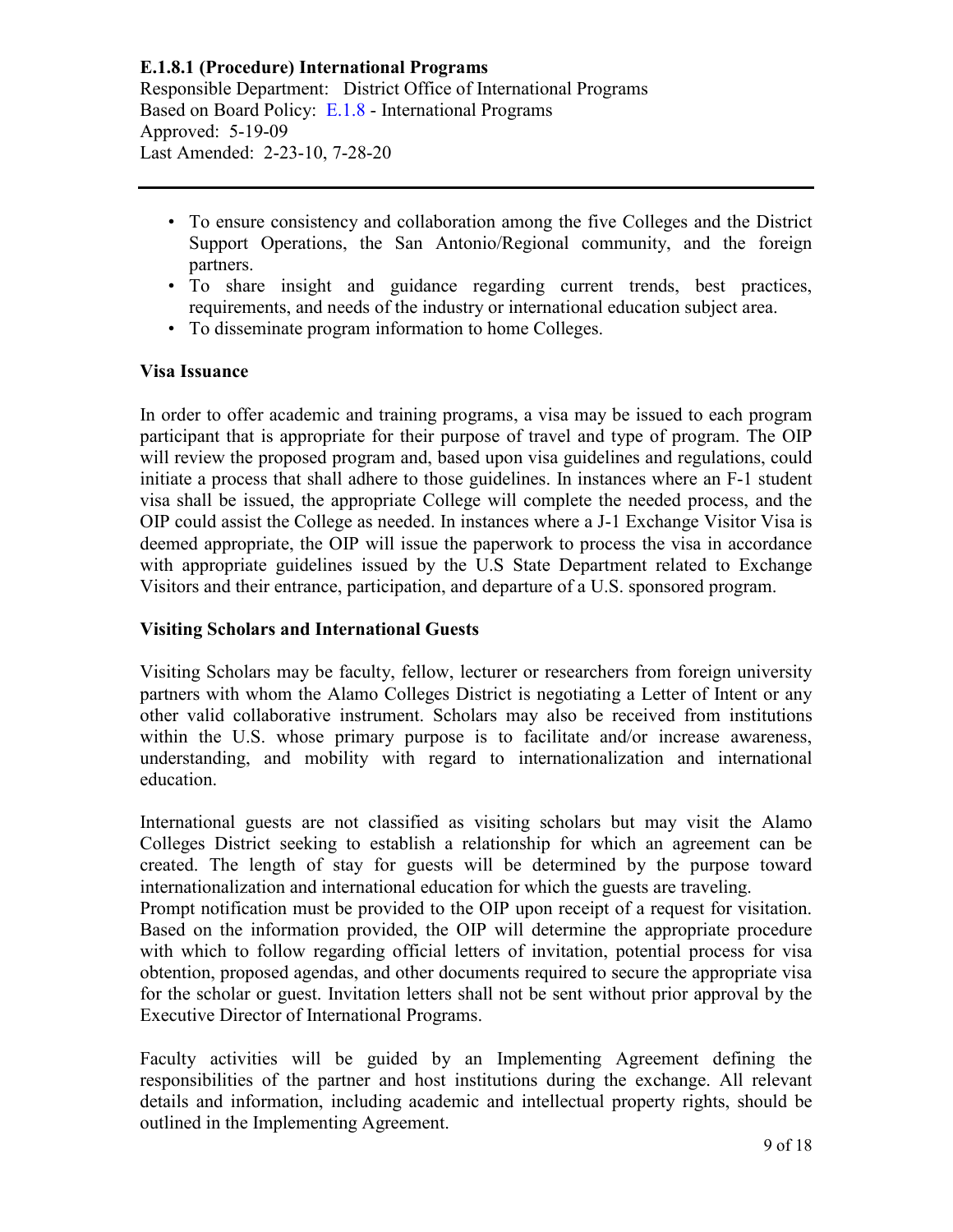### **Study Abroad**

### **Initiating a Faculty Led Program**

All full-time and adjunct faculty with an interest in leading a study abroad program shall submit a proposal to the OIP 18-24 months in advance of the proposed program start date. Proposals will be reviewed by the Education Abroad Committee who will submit recommendations to the OIP for final approval by the Executive Director of International Programs. No Alamo Colleges District study abroad program shall be publicized without prior approval. Proposals for faculty led study abroad programs must be approved at the appropriate College, department, and administrative levels. Late or incomplete proposals will receive reduced priority and may possibly not be considered for review. Official notification of approval or disapproval will be provided by the OIP through email. Programs not receiving approval will not be considered official Alamo Colleges District programs and will not be affiliated with Alamo Colleges District in any way. Faculty Roles and Responsibilities

At least one full-time faculty leader and one adjunct faculty or one additional Alamo Colleges District designated administrator or staff are required to travel with and share program leader responsibilities throughout the duration of a faculty led program. Services could be contracted or agreed through a vendor or academic partner to offer adequate incountry safety and emergency support. Additional faculty or staff could be added to a program should the ratio of program leaders to students exceed 1:18. Programs may be scheduled during the summer, winter break, spring break, or during the semester.

Faculty approved to lead a study abroad program must have an active teaching appointment for the duration of the program. The appointment should ensure payment of the faculty salary by the college. Faculty salaries will not be paid under the program budget and should be approved by the appropriate college department prior to proposal approval. Airfare, lodging, and in-country travel expenses related to the program will be paid through the program budget. The approved standard Alamo Colleges District per diem rate shall apply. Approved programs require a minimum of ten students in order for program travel to occur. At least one faculty leader or official program representative is required to travel to and from the program destination on the group reservation. Students are not allowed to serve as official program representatives or liaisons during a study abroad program.

Faculty leaders may not share accommodations with any student for any reason. Spouses, dependents, and non-program faculty members may not accompany faculty leaders on a program unless the individual is a registered Alamo Colleges District student for the academic course(s) being taught by the faculty. Only official program personnel,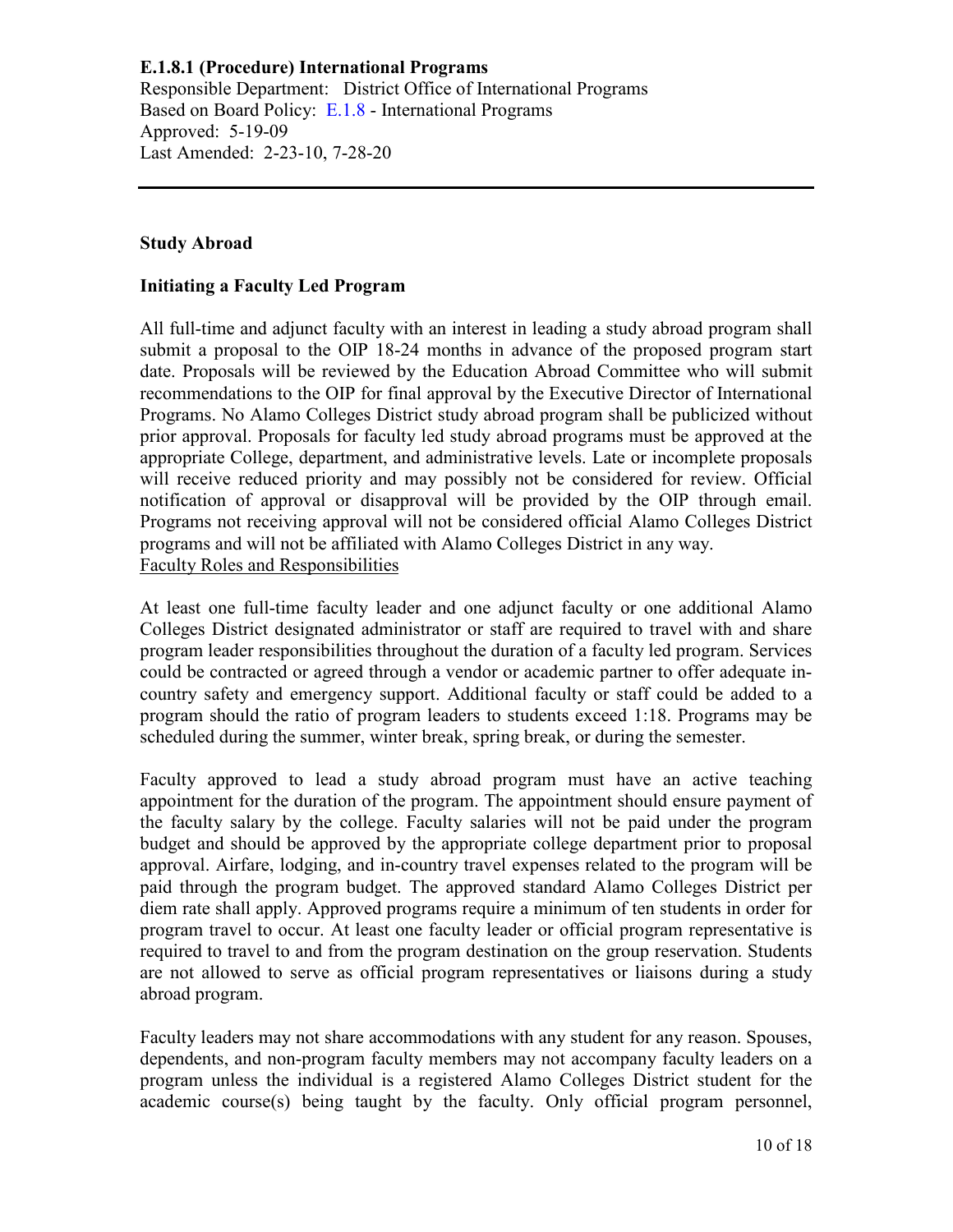registered students, and contracted or formally affiliated personnel may participate in program activities.

Program details will be coordinated by the OIP in collaboration with the appropriate faculty leaders and Study Abroad Committee. Program expenses exceeding the budget amount will be recalculated and revised in an effort toward fiscal responsibility. Revisions and recalculations not approved within the allotted timeframe, and for which OIP, has received no communication from faculty leaders regarding, could result in cancellation of program.

All faculty leaders and official program personnel are required to attend and complete the annual mandatory Risk Management Orientation or Pre-Departure Orientation, offered by the OIP. Alternate sessions may be scheduled for faculty who are unable to attend due to their teaching schedule or department commitments. Additionally, faculty are required to enroll in the Smart Traveler Enrollment Program (STEP) through the Department of State to receive alerts and updates concerning their destination country. Faculty will also instruct program participants to complete enrollment in STEP as well.

At the Executive Director of International Programs discretion, the Study Abroad Staff will be required to register and participate every year in at least one specialized training conference to ensure that the OIP adheres to the best practices of study abroad planning, coordination and emergency response.

## Affiliate Programs

Alamo Colleges District students participating in Third Party Provider programs pay a comprehensive fee for participation in the program rather than paying Alamo Colleges District tuition. Comprehensive third-party provider costs may include a program fee or tuition at the host institution, lodging, meals, and transportation. Students participating in Third Party Provider programs may travel alone and are required to pay the study abroad application fee as well as expenses for mandatory insurance.

Courses taken while abroad require course equivalency prior to departure. The OIP will work with the student's home college to approve all academic coursework and complete the necessary evaluation and equivalencies prior to departure.

Study Abroad Participation Requirements:

Study abroad programs and participation in Exchanges (see next section) are open to any Alamo Colleges District student who desires to participate. Any student applying for a study abroad program must:

11 of 18 • Be enrolled in an Alamo Colleges District degree program at the time of the application, unless different collaborative agreement has been formalized with a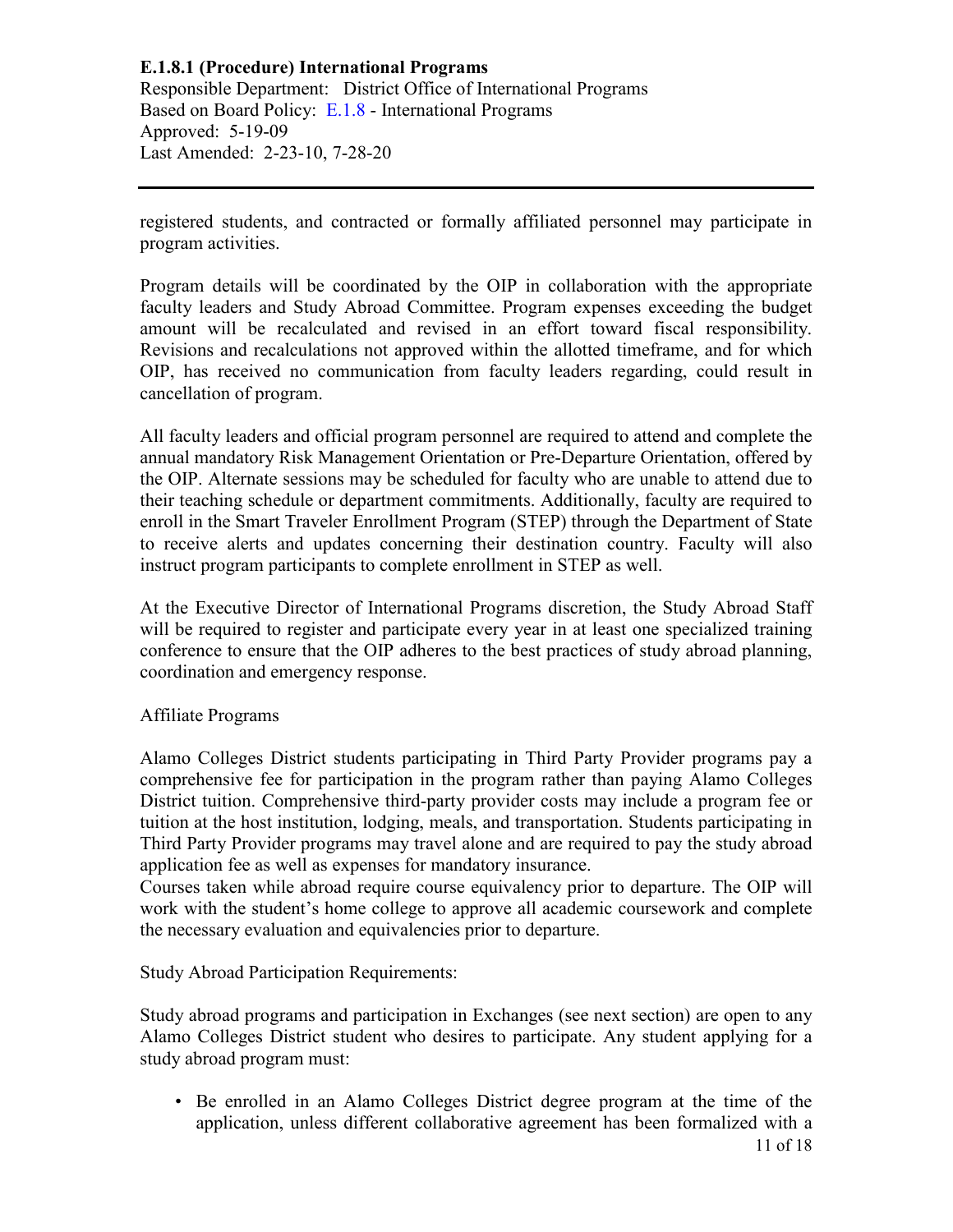# **E.1.8.1 (Procedure) International Programs**

Responsible Department: District Office of International Programs Based on Board Policy: [E.1.8](https://www.alamo.edu/siteassets/district/about-us/leadership/board-of-trustees/policies-pdfs/section-e/e.1.8-policy.pdf) - International Programs Approved: 5-19-09 Last Amended: 2-23-10, 7-28-20

> local higher education partnering institution allowing students from other institutions to participate in the Alamo Colleges Study Abroad Program.

- Have a minimum GPA of 2.0 for faculty led programs or 2.5 for direct exchange or third-Party Provider programs.
- Meet the academic requirements and prerequisites of the course(s) for which the student plans to enroll while abroad.
- Have one letter of recommendation from a faculty member for a faculty led program OR three letters of recommendation (two from faculty and one personal for exchange and third-party provider programs.
- Have a completed and approved disciplinary verification form the home college.
- Have completed at least 12 academic credit hours before the intended departure date.
- Be 18 years old or older by the time of travel.

All application requirements must be met and maintained throughout the application process and prior to departure. Failure to meet or maintain the application requirements may result in an unapproved or rescinded application approval.

Individuals who do not meet the application requirements will not be permitted to participate in a study abroad program. Students who are denied admission to a program may appeal the decision in writing within two weeks of denial notification. Appeals should be submitted directly to the OIP.

Students under 18 years-old who have been admitted to the Alamo Colleges District and would like to study abroad will be approved on a case by case. Each case will be reviewed independently by the Legal Services and Enterprise Risk Management departments.

#### Student Expectations

The Alamo Colleges District Student Code of Conduct, Policy F.4.2, applies to all students studying abroad prior to and during the execution of a program. Program participants not adhering to the Student Code of Conduct in its entirety are subject to disciplinary action and possible dismissal from the program.

While abroad, students are subject to the laws of the host country regarding minimum drinking age and drug use. Students who violate host country laws will be immediately dismissed from the program. Students who are found in possession of an illegal weapon as defined by the Code of Conduct or by the laws of the host country will be subject to Alamo Colleges District disciplinary statutes and any other applicable law. Upon review of the incident, students in possession of an illegal weapon or illegal or controlled substance may also face possible dismal from the program.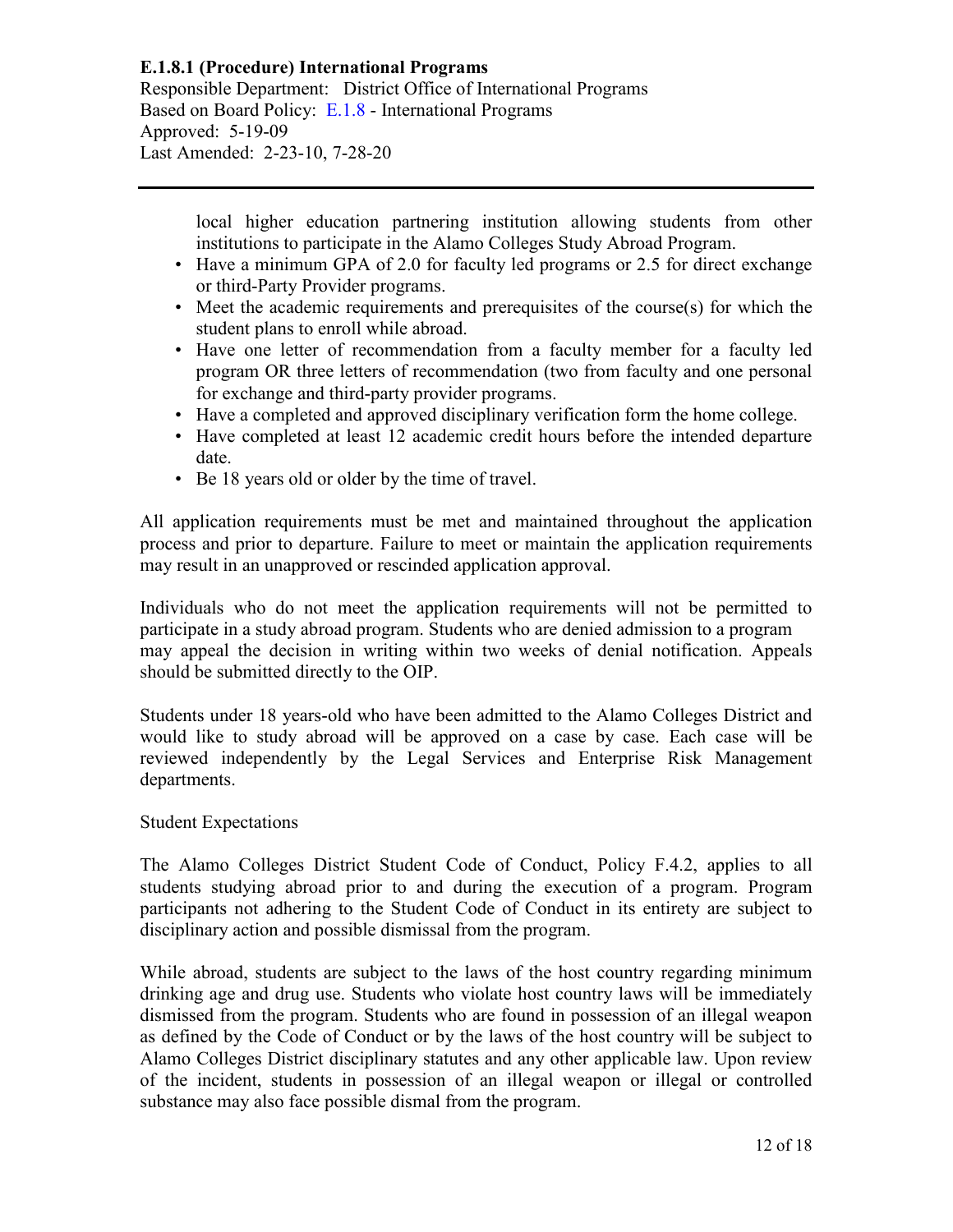Students in possession of, using, manufacturing, producing, selling, exchanging, or distributing drugs illegal under Texas law will face immediate disciplinary action regardless of the violation of the local laws of the host country.

Students who are dismissed from a study abroad program for academic or disciplinary reasons are immediately ineligible to participate in study abroad activities or utilize program provided accommodations. Individuals dismissed during a program will be responsible for all expenses incurred from the time of dismissal forward including, but not limited to, housing, in-country transportation, airfare, and meals. Students dismissed prior to the start of the program are responsible for all unrecoverable expenditures made on their behalf.

## Receipt of Program Fees

All study abroad program fees will be submitted to and handled by the OIP in conjunction with the Finance Department. Usage of program fees is restricted to payment for in-country program costs. Study abroad program fees are published online according to the appropriate year's list of programs offered.

## Refunds and Withdrawals

Requests for withdrawal from a program must be made in writing to the OIP. The date of receipt by the OIP will be considered the official date of withdrawal from the program. Students withdrawing from a program after acceptance to the program, but prior to start of the program will be refunded the amount of programs fees remaining less the application and any non-refundable fees incurred on the student's behalf.

Students withdrawing from a program after the start of that program will receive no refund of program costs. Individuals withdrawing from a program may not participate in program activities or utilize program-provided housing and will be responsible for expenses resulting from withdrawal as well as for tuition expenses as determined by Alamo Colleges District refund and reimbursement policies. Students are also responsible for any non-recoverable costs or expenditures made on their behalf as a result of their intended participation in the program. Students who are dismissed from a program are not eligible for refund of program fees. Faculty are required to immediately notify The OIP of a student's intention to withdraw from a program during the official program dates.

## **Exchange Programs**

13 of 18 The Alamo Colleges District may enter into partnerships with strategic foreign university partners through the execution of a Letter of Intent or an Implementing Agreement to mutually exchange students or faculty, for credit or to gain experience (experiential). The participation of Alamo Colleges Students into these programs will be subjected to the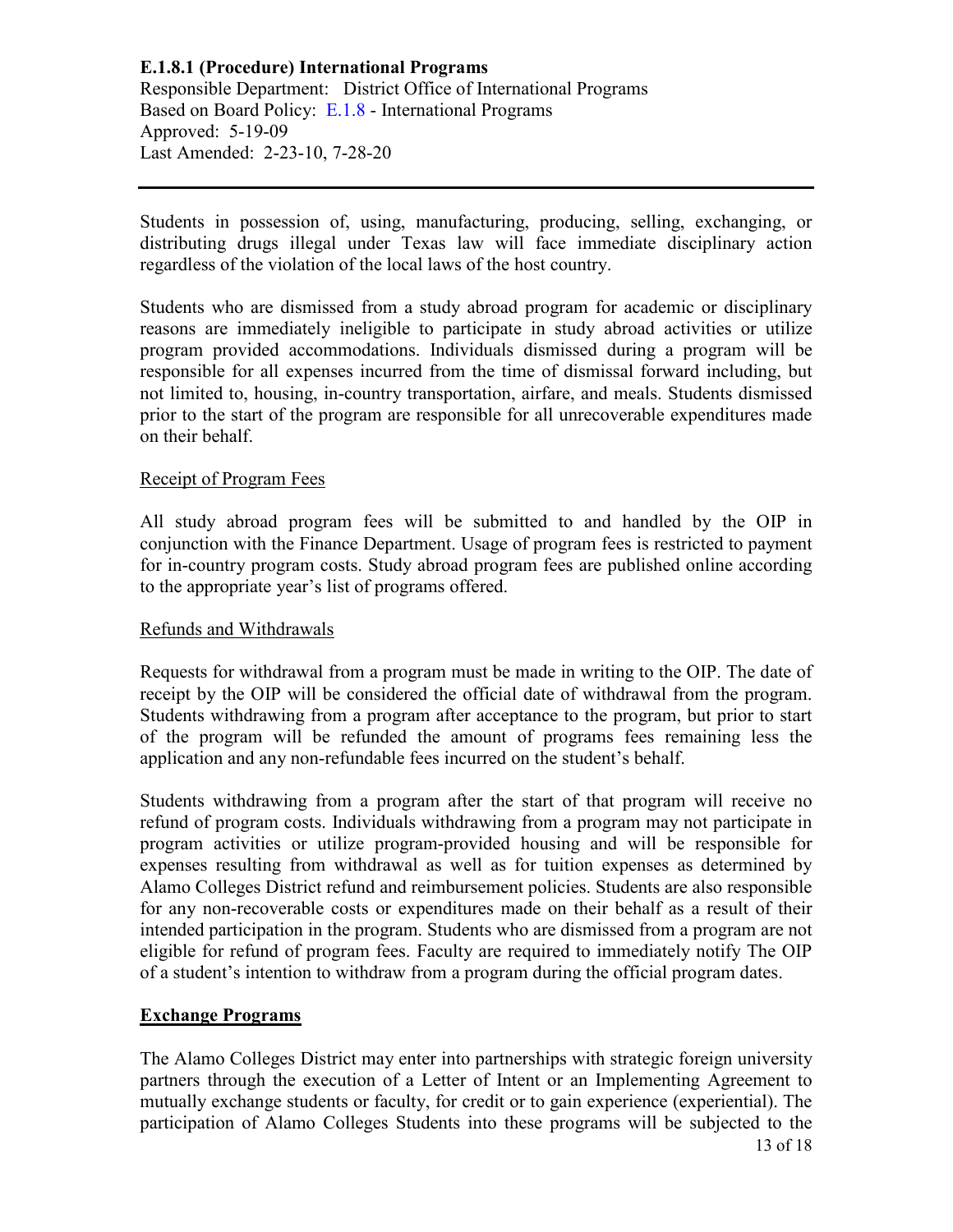# **E.1.8.1 (Procedure) International Programs**

Responsible Department: District Office of International Programs Based on Board Policy: [E.1.8](https://www.alamo.edu/siteassets/district/about-us/leadership/board-of-trustees/policies-pdfs/section-e/e.1.8-policy.pdf) - International Programs Approved: 5-19-09 Last Amended: 2-23-10, 7-28-20

above rules of participation for study abroad programs. The details of the exchanges will be provided in the corresponding implementing agreements. The Alamo Colleges District participates in two types of exchanges:

### Academic Exchange

Alamo Colleges District students participating in academic exchange programs will attend classes with students at the hosting institution and will receive Alamo Colleges District course credit for classes which are successfully completed abroad. Students participating in exchange programs pay regular Alamo Colleges District tuition and fees and are also responsible for program application fees, mandatory insurance costs, fees associated with vaccinations required for the visa on which the student is traveling, as well as in-country costs including meals, transportation, and lodging in the host country. The OIP will work with students' home Colleges to complete all necessary procedures prior to departure as well as approve all academic coursework completed during the term abroad.

Students from foreign university partners who wish to apply to an exchange program at one of the Colleges of the Alamo Colleges District must be nominated by their home university and must meet the admissions requirements of the appropriate College. The OIP will work with the appropriate foreign university partner office to obtain the necessary admission documents and facilitate the J-1 Exchange Visitor visa for qualified students.

## Experiential Exchange

The Alamo Colleges District may participate in experiential exchanges in which participants do not receive academic credit for courses or training received during the exchange period. These programs may include faculty or student exchanges privately funded or through grants, scholarships, or any other funding program in which the Alamo Colleges District has applied and been awarded or has elected to participate to facilitate the international mobility of students.

Programs eligible for exchange include those for which a current agreement exists with Alamo Colleges District and the respective host institution. Exchange programs may not be established with institutions for which a current agreement does not exist. Programs under consideration for new exchanges require development of an implementing agreement and approval from the Executive Director of International Programs and the appropriate College President. All exchange programs will be governed by the appropriate implementing agreement.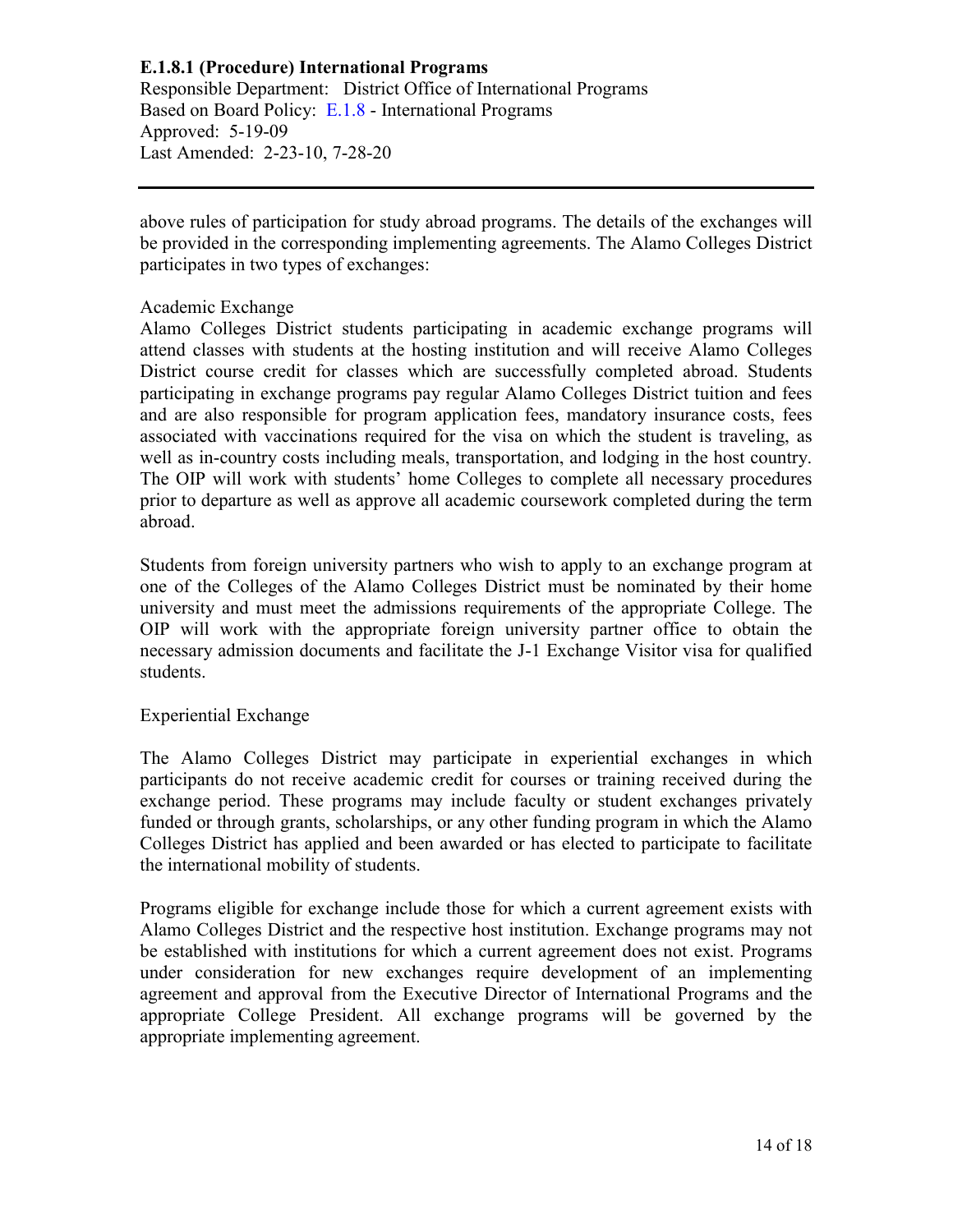### **International Recruitment & Student Services**

The OIP will conduct efforts on behalf of the Alamo Colleges to recruit international Students, such efforts and programs shall be agreed and discussed with the ad-hoc committee for international students. Also, the OIP will coordinate events and common services to international students such as orientations, visa compliance and other joint and special events for all the Alamo Colleges International Students.

### F-1 and J-1 Student Compliance

The OIP will provide support to the PDSO and DSO at the Colleges with respect to international students and their compliance with regulations regarding securing and maintaining the status of the F-1 visa. Compliance for Exchange Visitors on an Alamo Colleges District or contract sponsored program J-1 visa will be the responsibility of the OIP through the designated Responsible Officer (RO) and Alternate Responsible Officer (ARO).

## Use of Third-Party Agents/Agencies for Recruitment

For the purposes of recruitment, the Alamo Colleges District may enter into contractual agreements with agents and third-party organizations vetted by the International Student Services Committee. Agents, agencies and corresponding payments and other contractual clauses will be proposed and negotiated by the OIP and informed and approved by the International Student Services Committee.

## Internal Criteria for Processing Agents

Compensation for agents or agencies shall be at a commission rate of no more than 15% of current tuition. Payment to agents or recruitment agencies will occur following the appropriate college census date and verification of the student or students' successful enrollment in a full course of study and completion of payment of international tuition. In no case this compensation shall extend from one year of enrollment of the recruited international student.

Agents and third-party recruitment organizations interested in working with the Alamo Colleges District will complete an application for selection to include character references. The Alamo Colleges District will not enter into an exclusive agreement with any agent or third-party recruitment organization. Upon selection, all agents or agencies will be required to sign a formal agreement for services.

### **International Training & Development**

#### Short Term Training:

Short term trainings may be offered to companies abroad, or to foreign university partners for individuals or groups. The Office of International Programs will develop a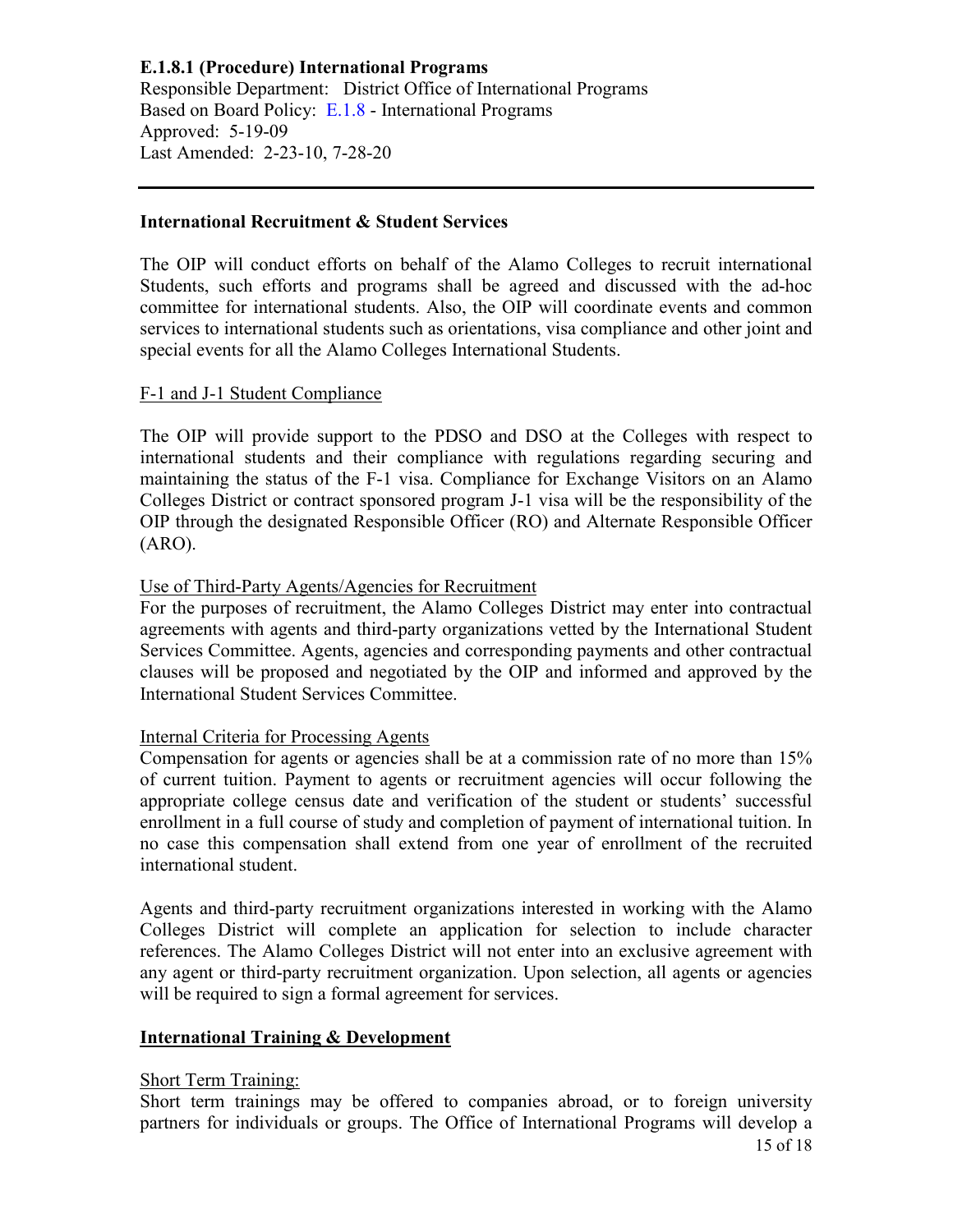customized curriculum in collaboration with Continuous Education Division and or the Colleges to offer international training and development programs to international partners at any time during the calendar year. The number of participants per program, program study areas, and program pricing will be governed by an Educational Services Agreement (ESA). An institution may participate in short term training only if an enforceable agreement exists between the Alamo Colleges District and the partner institution. An ESA for short term programs shall act as the Implementing Agreement for all participating institutions with regard to training programs.

## Language Training

Individuals participating in short term programs hosted by the Alamo Colleges District will receive English as a Second Language instruction either as a component of a technical program or as an intensive program of study. Language training may be excluded for groups whose focus is industry specific with regard to a technical field. Preand post-assessments will be conducted in order to measure the progress of program participants.

## Participant Travel During a Program

Individuals participating in a short term or contract sponsored program will be allowed to travel outside of San Antonio during the program period after completing a waiver of responsibility and other required documents. Travel will be allowed for program participants 18 years-old and older only. Participants younger than 18 years-old may travel during the program period with signed permission from their parent(s) or legal guardian(s) and their home institution. A waiver of responsibility is also required in this instance.

## Exclusion and termination of Participants

The following is a non-exhaustive list of reasons for which an individual's participation in a short-term program could be excluded or terminated:

- Failure to follow Alamo Colleges District Student Code of Conduct
- Participation in illegal activity
- Severe illness requiring medical attention in participant's home country

## Receipt of Program Fees

Program fees for international training programs will be accepted per the terms of the respective international ESA from either an individual participant or a partner institution through wire transfer. The amount of fees shall be stated in the ESA and shall be accompanied by instructions for delivery of funds through wire transfer. A document confirming receipt of funds may be issued to the individual or institution upon request.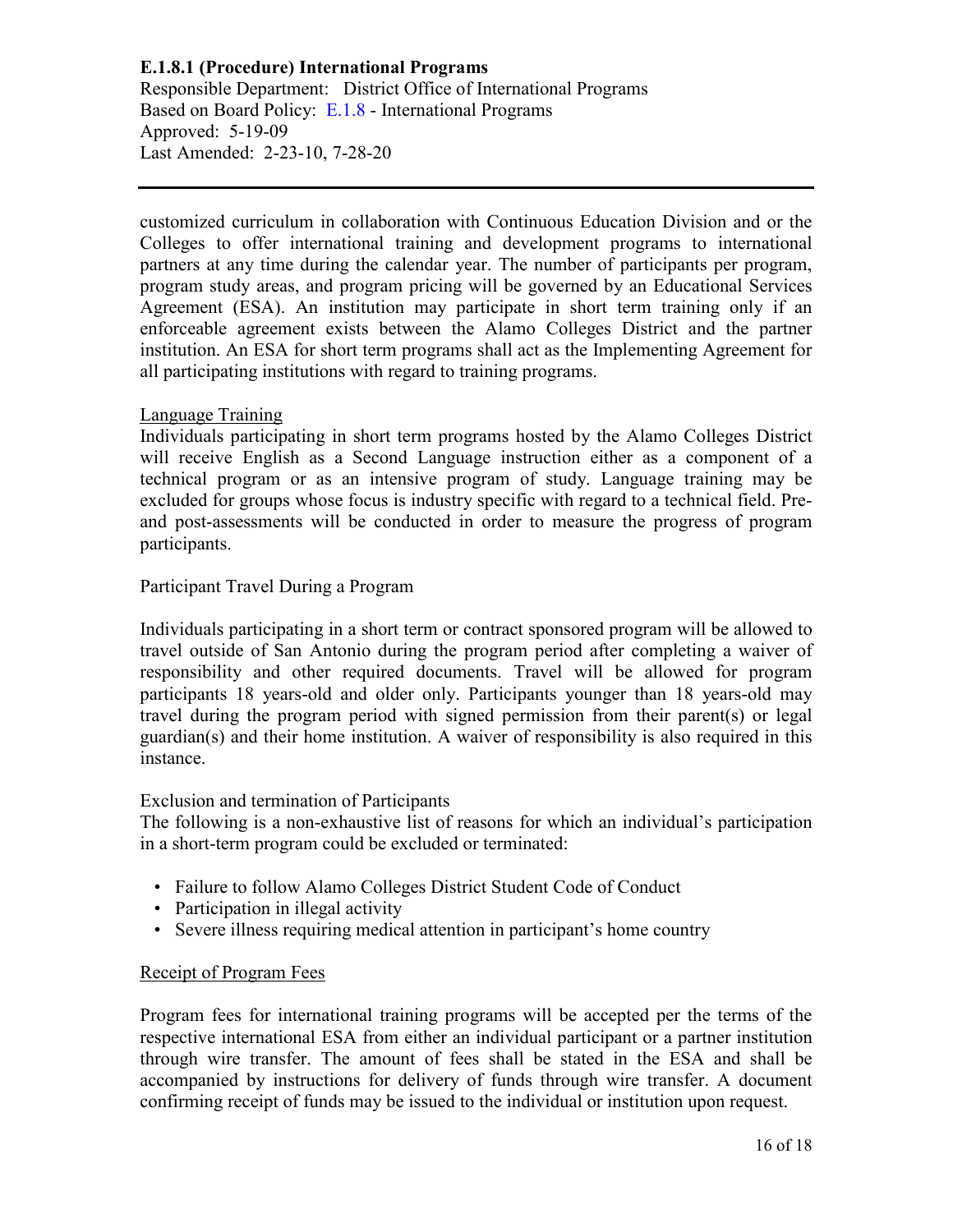### Amendment of Program Fees

An amendment to the original ESA is required in order to adjust fees for any training program. Programs requiring fee adjustment after the initial start date will be reviewed by the Executive Director of International Programs and amended per these polices at the Director's discretion. If an amendment is granted in which fees for a program have increased, payment of fees shall occur via credit card, money order, or certified check. Requests for amendments to program pricing under which the original ESA precludes such adjustment will be reviewed and approved by the Executive Director of International Programs.

## **International Articulated Programs**

In close collaboration with the Colleges of the Alamo Colleges District, the OIP may enter into Agreement with a foreign university partner to establish an international articulated program. Students participating in international articulated programs are subject to the enrollment guidelines of the College to which they are applying. Students participating in an international articulated program may be enrolled as a cohort or as individuals. A \$100 USD application fee will apply for all program participants. The current tuition and fee rate for Non-Texas/International residents will apply unless approved by the appropriate administrative offices through the Executive Director of International Programs.

Processes for international articulated programs will be guided by a Standard Operating Procedure manual that is in alignment with the guidelines of the Colleges of the Alamo Colleges District as vetted by the program Advisory Committee. Program ownership is determined as per the Standard Operating Procedure manual. All academic activities and protocols as relate to international articulated programs shall be under the purview of the College which owns the program. As appropriate, the OIP will provide support to the College to facilitate successful completion of all international articulated programs. As necessary, and as guided by the appropriate College and DSO offices with the required prior approvals and guidelines, a stipend could be provided to faculty who delivery course(s) at a foreign university partner, in association with an international articulated program, who are housed abroad for a period to exceed three weeks.

No international articulated program will be established for which no active LOI or Implementing Agreement exists. An ESA will detail the terms of payment and responsibilities of each party for all programs. The Office of Legal Services will review and stamp, as appropriate, all Implementing and ESA agreements relating to international articulated programs before submission to the foreign university partner, the appropriate College President, and the Chancellor and/or Vice Chancellor of Economic and Workforce Development.